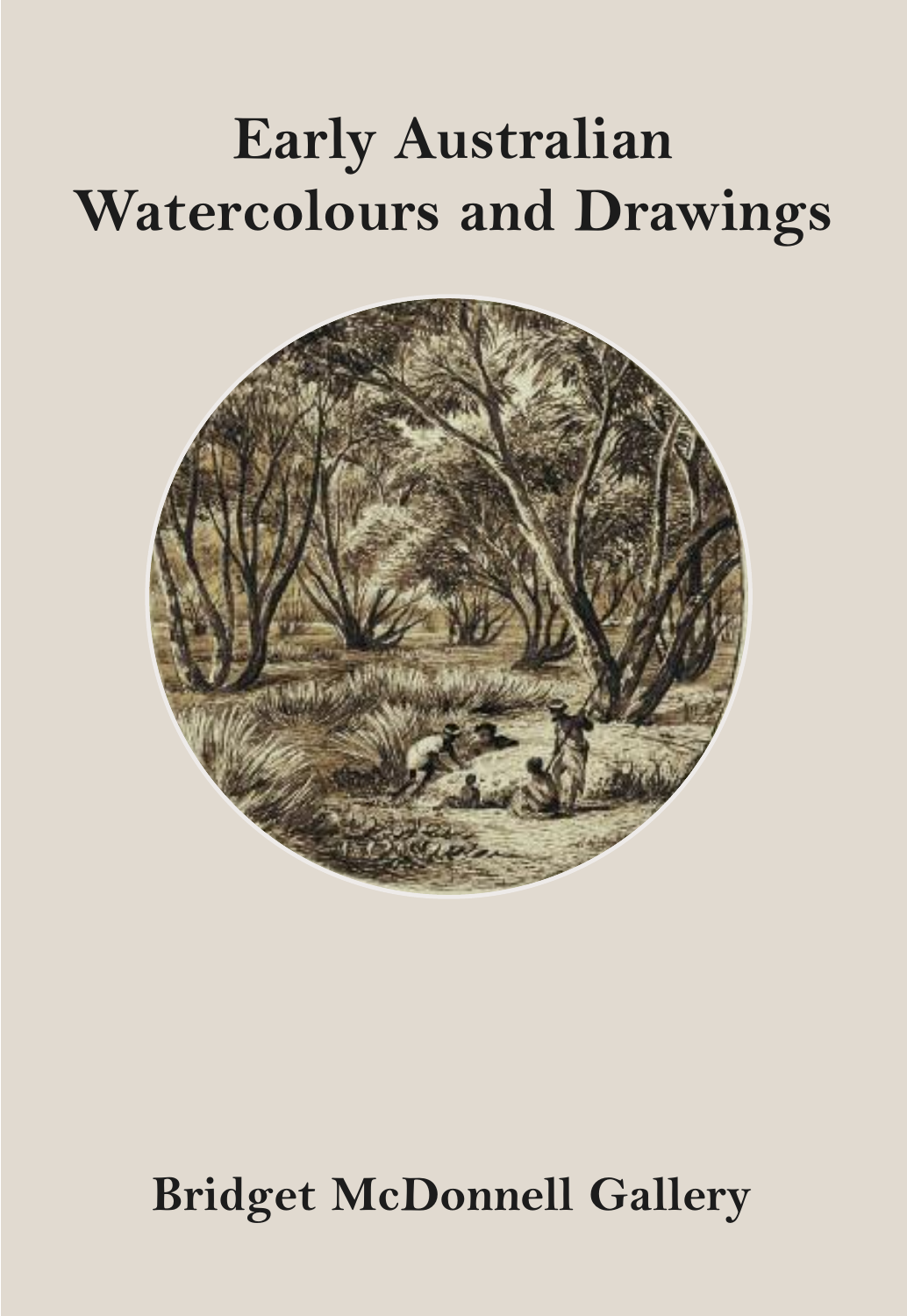# Early Australian Watercolours and Drawings

13th September - 4th October 2013

*You are invited to view this exhibition on Thursday 12th September from 6 to 8 pm*

### Bridget McDonnell Gallery 130 Faraday Street Carlton 3053 • tel 03 9347 1700

hours during exhibitions Tues to Fri 10 to 5 pm • Sat and Sun 12 to 5 pm www.bridgetmcdonnellgallery.com.au • bmcdgallery@bigpond.com

*front cover*

10. Nicholas Chevalier 1828-1902 *Aboriginal Family Hunting Mallee Fowl near Echuca c1862* Brown ink and wash 9.4 cm circular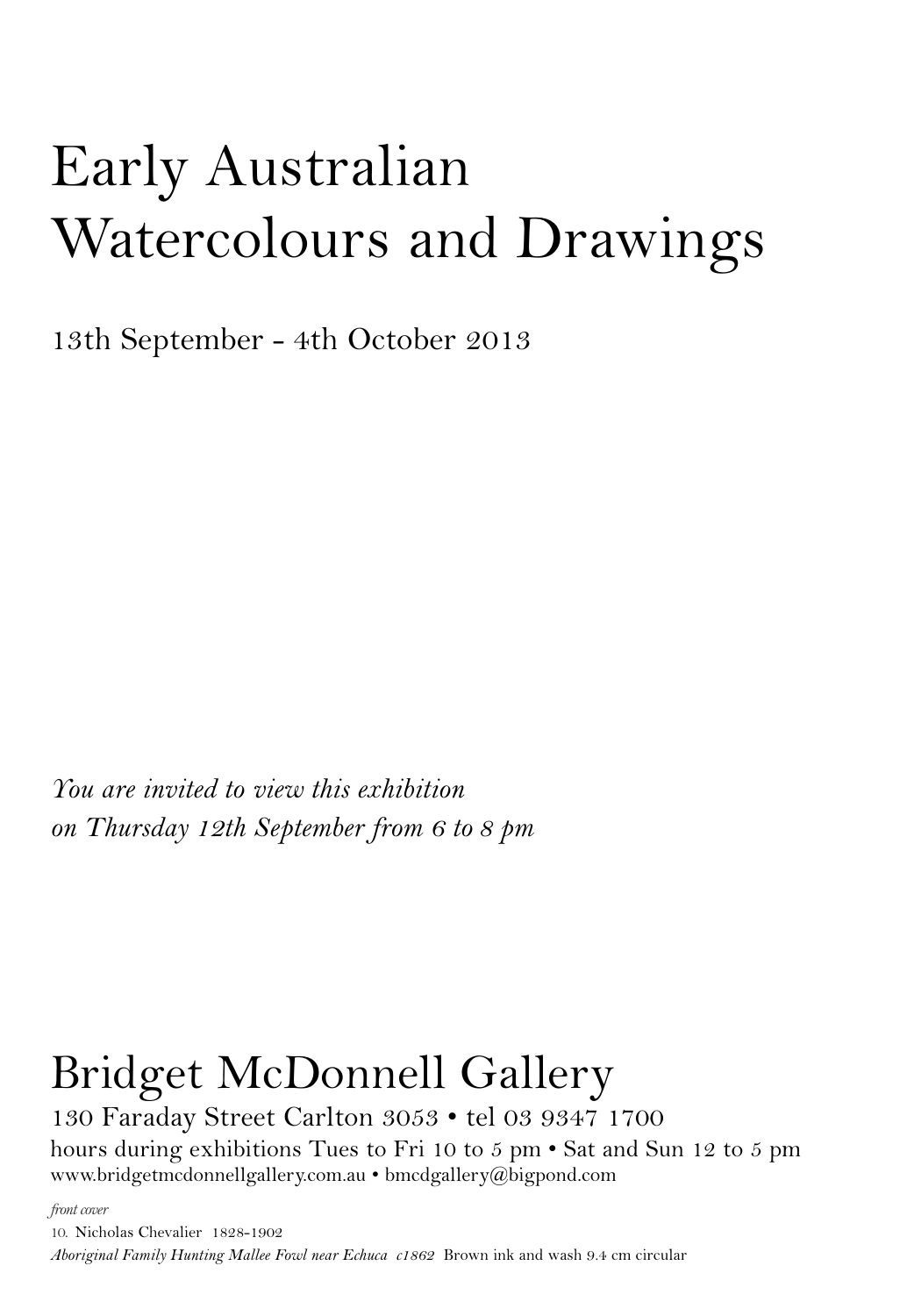

#### **John Glover 1767-1849 7. Italian Landscape with Cattle 1830** Grisaille 18.5 x 29 cm Signed and inscribed on the backing board *Glover 36, Italy, May 18, 1830, £2.15.0* **Exhibited:** *1st Exhibition,* B. F. Stevens & Brown (Fine Arts) Ltd., Surrey, October 1973 as *Landscape with Cattle* Provenance: Private collection, Scotland

#### **Richard Wingfield Stuart 1843-1914 8.**

**The Sir Hercules Colt c1867** Pencil and watercolour 18.5 x 25.3 cm Signed *W. Stuart* and inscribed with title **Provenance:** Wittenborn Art Books, New York **Exhibited:** *Early Australian Watercolours and Drawings,* Bridget McDonnell Gallery, 1987, no. 27, illustrated cover

The Irish born Stuart came to Australia in 1862 and worked "droving, mustering and breaking horses" on the Darling Downs. He later acquired land in Queensland and New South Wales and mines in Tasmania and Western Australia



#### **Conrad Martens 1801-1878 9.**

**Yellow Rock, Wollombi Ranges c1841-1850** Pencil 24.5 x 33.3 cm Inscribed with title For a similar drawing refer *Album of cloud studies, mountain, bush and harbour scenes, ca.1841-1850/ drawn by Conrad Martens,* State Library of NSW, f.67 *Yellow Rock, Wollombi Range*



**Nicholas Chevalier 1828-1902 10. Aboriginal Family Hunting Mallee Fowl near Echuca c1862** Brown ink and wash 9.4 cm diameter circular

Nicholas Chevalier accompanied Professor von Neumayer on a three month tour of the western district of Victoria. The last leg of the tour took them through Echuca in June 1862. Chevalier came back with "a load of sketches illustrative of scenery"... The Argus Wednesday 2 July 1862, page 4

For related works refer *Nicholas Chevalier, Australian Odyssey* by Simon Gregg, Gippsland Art Gallery, Sale, 2011, no. 165 *Mallee Scrub, Murray River, NSW, 1871*, watercolour, National Library of Australia and no. 221 the engraving of the same view. Also refer *Australian Art in the Sixties, A Book of Engravings from the famous paintings, selected from the well-known collection of Mr. J. Feldheim*, publishers J. Feldheim, Cromwell Building, Melbourne, 1915 for a similar view

We are grateful to Gerard Hayes of the State Library of Victoria for help identifying this work

*illustrated cover*

8.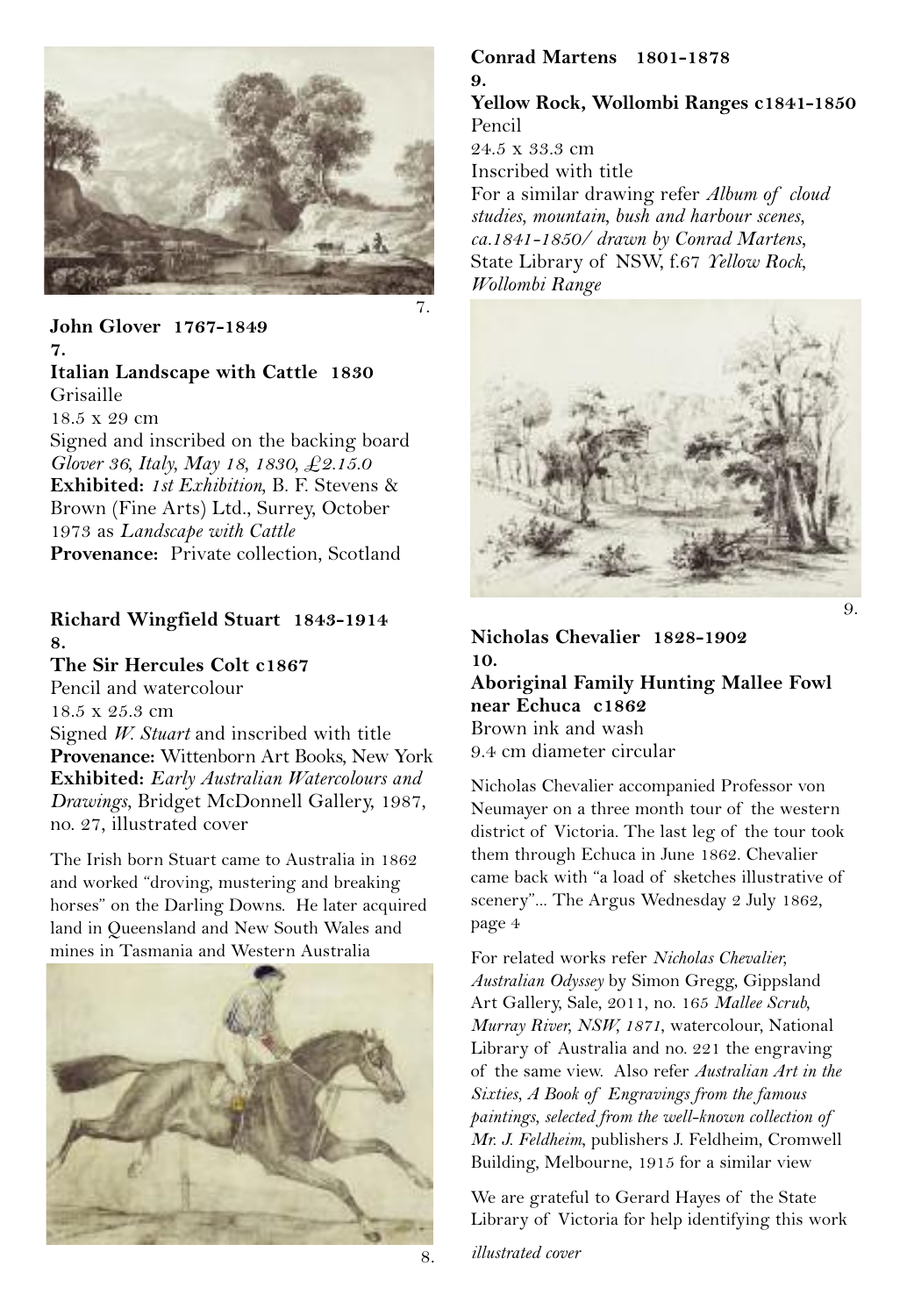

**E. Wake Cook 1852-1926 11. An Earthly Paradise** Watercolour 26 x 35.5 cm Signed and titled on reverse on artist's letterhead and inscribed *No. 3, Dreamland Pageantry, 21 Grove Park Terrace, Chiswick, W4*

**John Skinner Prout 1805-1876 1***Q* **Near Mt. Wellington, Hobart** Watercolour 32.5 x 23.2 cm Inscribed *NEAR MT WELLINGTON, HOBARTON V.D.L.*

**Louis Buvelot 1814-1888 13. Near Oakleigh 1884** Ink and wash 17.5 x 25.8 cm Inscribed on reverse *Near Oakleigh* and dated *30.6.'84* **Provenance:** John Aisbett estate



**Louis Buvelot 1814-1888 14. Cows Grazing by a Cottage 1884** Watercolour 19.5 x 27.3 cm Dated on reverse July 18 1884 **Provenance:** John Aisbett estate

#### **19th Century Australian School 15. Billy Bung Standing for his Portrait c1846**

Ink and watercolour 23.5 x 20 cm Inscribed with title **Provenance:** Collection of Rose and Nevin Hurst, Hobart until 2006

This is drawn on the reverse of *Brewer's, Chester's and Galley Quays* stationery watermarked 1846



**19th Century English School 16. Waltham Paper Boy with a poster advertising Emigration To Australia** Watercolour 31.8 x 24.5 cm Signed with initials W. H. and inscribed *Waltham, Tuesday* and *Emigration To Australia, The Eastern Clipper ships, Ocean waves*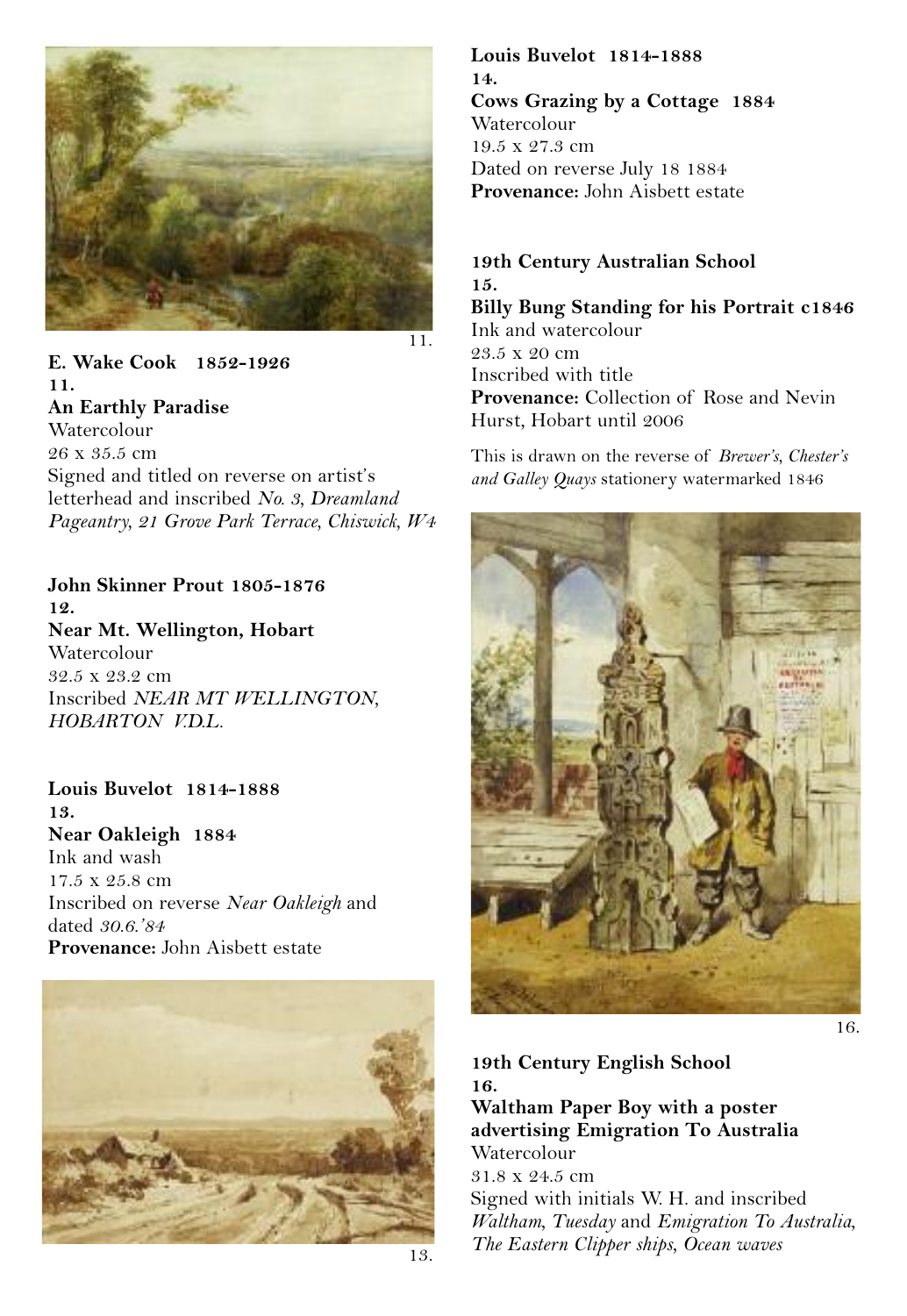

#### **William Ellis 1747-1810 1. Canoes of Oonalashka c1778** Ink and wash 12.5 x 18.5 cm

**Exhibited:** *Early Australian Watercolours and Drawings,* Bridget McDonnell Gallery, 1988, no. 8

William Ellis was surgeon's second mate on Captain Cook's Third Voyage on *H.M.S. Discovery* and *Resolution* 1776-1780

#### **William Strutt 1825-1915 2.**

**Study of Trousers and Belt 1862** Pencil on tracing paper 9.4 x 9.2 cm

This is a study for *Portrait of Robert O'Hara Burke 1862* in the Melbourne Club. The image has been reversed in the final painting **Provenance:** Private collection North Wales; Sotheby's Chester, March 1991



#### **William Strutt 1825-1915 3.**

**Three Studies of Feet, Atelier Drolling, Paris** Pencil

6.6 x 15.3 cm, 8.3 x 16.2 cm and 9.2 x 14.7 cm Signed and inscribed on one drawing *By a dear fellow student of the Atelier Drolling, Paris – the fellow student whose face was cast at the same time as mine was Mr Gallorides* **Provenance:** Private collection North Wales;

Sotheby's Chester, March 1991

#### **4.**

#### **Studies of a Lioness**

Pencil and wash 19.5 x 28 cm Signed with initials on reverse **Provenance:** Private collection North Wales; Sotheby's Chester, March 1991

#### **5.**

### **Nubian Mending Saddle and Camel studies**

Pencil and watercolour 24.3 x 35.7 cm Signed and variously inscribed **Provenance:** Private collection, United Kingdom



#### **John Glover 1767-1849 6.**

**Fountain in Scotland c1805** Watercolour 42 x 59 cm Inscribed on reverse *To take care of these drawings till my return, Argyll* **Provenance:** Duke of Argyll; Private collection, United Kingdom

Glover visited Scotland in 1803 and 1825. He painted commissions for both the 5th and 6th Dukes of Argyll. The inscription on reverse indicates this was probably on one of their 2. properties. Most likely Inverary Castle

6.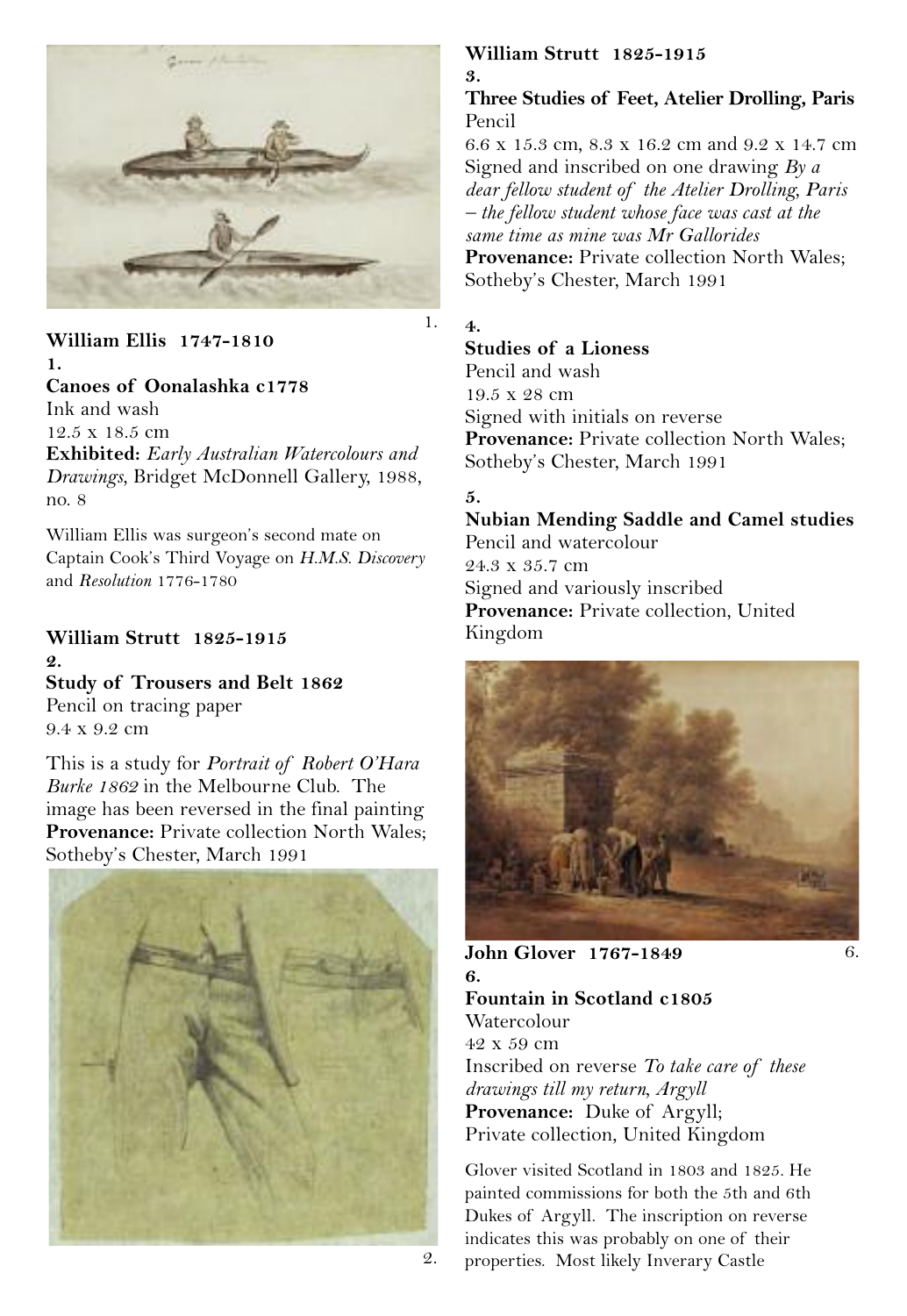**John Rae 1813-1900 17. Boating Party Visiting an Aboriginal Camp c1850s Watercolour** 26 x 40.5 cm **Exhibited:** *Early Australian Watercolours and Drawings,* Bridget McDonnell Gallery, 1999, no. 19

**Charles Turner active 1850s-1890s 18. Cora Lynn near Launceston 1878 Watercolour** 14.3 x 33.7 cm Signed and dated 1878

C. Troedel & Co. produced a chromolithograph from this watercolour





**19. Fog Lifting, The Hawkesbury River 1892** Watercolour heightened with white 19.5 x 33.5 cm Signed and titled **Exhibited:** Royal Art Society, NSW, 1892, no. 175

**B. E. Minns 1864-1937 20. The Eavesdropper 1896** Pen and ink drawing 24 x 24 cm Signed and dated

**A. H. Fullwood 1863-1930**



**Harold Brees 1838-1904 21 Cattle Drovers c1882 Watercolour** 51.5 x 75 cm Signed

A watercolour titled *Cattle Drovers* was exhibited at the Art Gallery of NSW in 1882

#### **Gerald Fitzgerald 1873-1935 22. Heading Home 1909**

Watercolour 27.5 x 33 cm Signed **Provenance:** Private collection, NSW

#### **H. Charleston fl. 1890-1919 23. The Barque Macquarie, Newcastle** Watercolour 40.7 <sup>x</sup> 55.5 cm 19. Signed and inscribed *Newcastle, NSW*

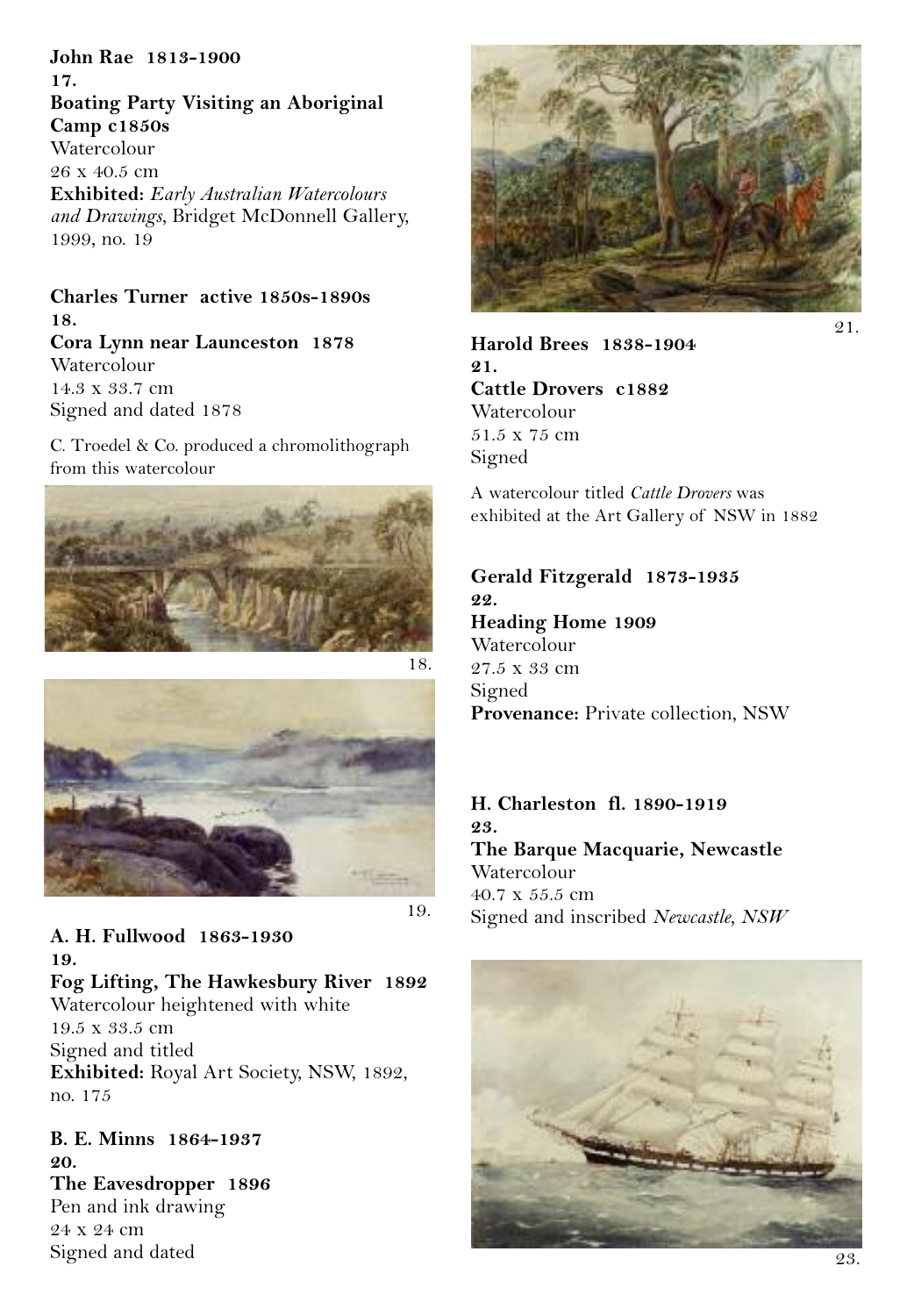**Harold B. Herbert 1892-1945 24. The World's Largest Theatre, August 1944** Pencil 28.2 x 17.8 cm Signed, titled and dated; also inscribed *illustrating article by George. H. Johnstone from Photographic Records* **Provenance:** John Aisbett estate



25.

**Iso Rae 1860-1940 25. Gendarmes, Etaples 1917** Pastel 21.8 x 14.2 cm Signed, inscribed *Etaples* and dated **Provenance:** Edward Barkes and John Ness Barkes, London

**William Lister Lister 1859-1943 26. South Coast, NSW** Watercolour 36.5 x 41 cm Signed



**Martin Stainforth 1866-1957 27. Feeding the Chickens, Melbourne 1920** Watercolour heightened with white 30 x 26.5 cm Signed, inscribed *Melbourne* and dated *8.20*

**Francis McComas 1874-1938 28.**

**Australian Bush Watercolour** 26.5 x 34.5 cm Signed

Francis McComas was born in Tasmania and studied art under Julian Rossi Ashton in Sydney. In 1899 he moved to Monterey, USA. Over the years he regularly exhibited his watercolours in the USA and London